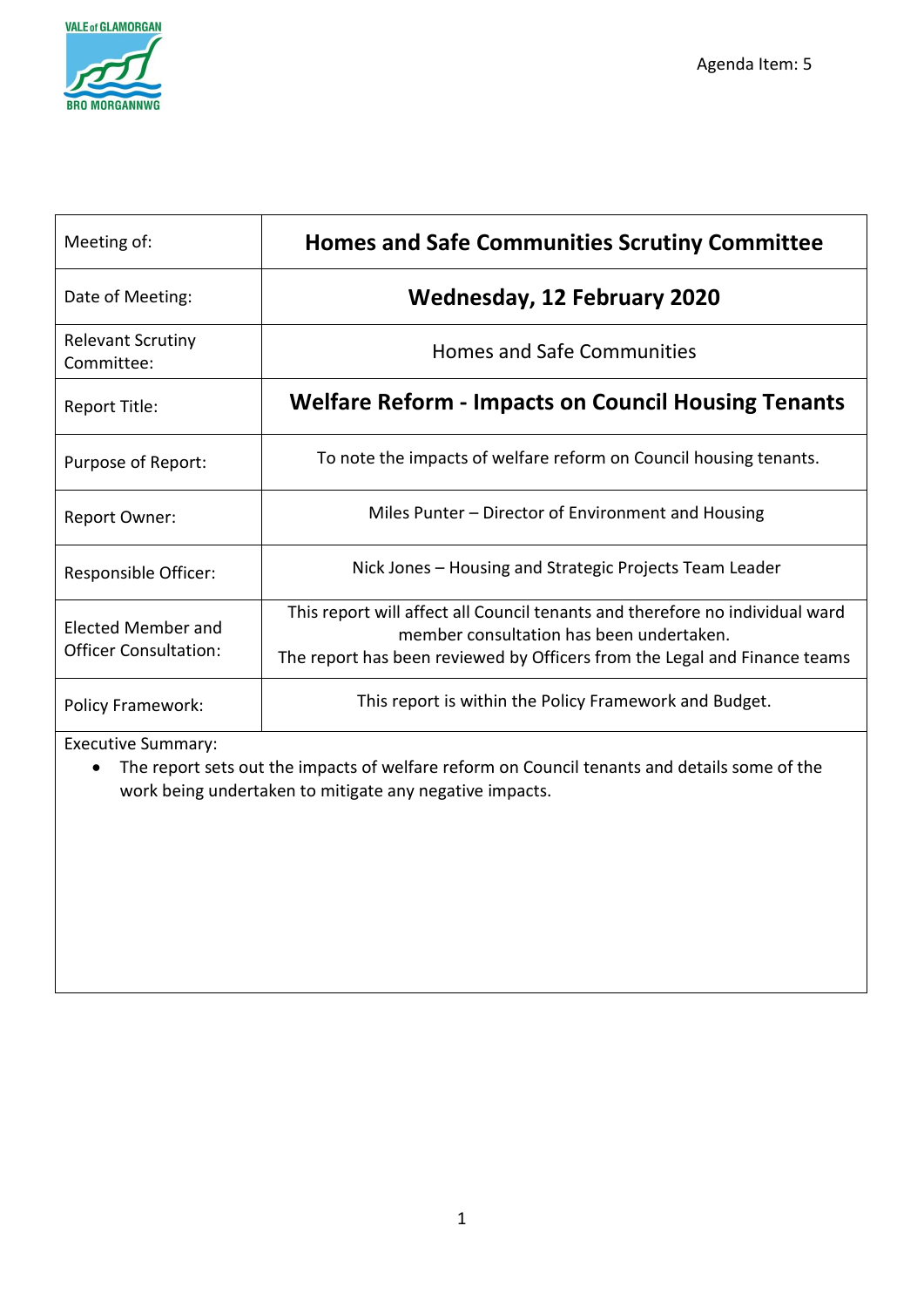### **Recommendation**

**1.** That Scrutiny note the report highlighting the impact of welfare reforms on Council housing tenants.

### **Reason for Recommendation**

**1.** To ensure that local impacts of welfare reform are understood, and an appropriate range of responses are put in place to attempt to mitigate any adverse impacts on local people.

# **1. Background**

- **1.1** The Welfare Reform Act introduced a wide-ranging programme of welfare reforms designed to reduce dependency on welfare benefits and support working families. In response a Scrutiny Task and Finish Group was established and drafted a report to Cabinet back in 2013. Subsequently, the Head of Finance has drafted regular detailed reports for Corporate Performance and Resources Scrutiny Committee, highlighting emerging themes and impacts for residents in the Vale of Glamorgan.
- **1.2** This report has been requested in order to consider impacts of welfare changes on Council tenants specifically, looking at how measures like the benefit cap, removal of spare room subsidy and the roll out of Universal Credit have affected households, arrears levels, eviction rates and homeless presentations.
- **1.3** To support the themes arising from the report, a presentation will be delivered to members at the Homes and Safe Communities Scrutiny Committee by staff from the Money Advice team, who will share some case studies of families they are working with, the challenges faced and the sort of assistance being provided by Housing staff.

# **2. Key Issues for Consideration**

**2.1** The Benefit Cap was first introduced in the Vale of Glamorgan in November 2016 and the threshold was initially, £26,000 but this was subsequently reduced to £20,000 at the end of July 2017. This is currently affecting 27 Council tenants, however 12 of those have not had their Housing Benefit reduced. The affected tenants have been contacted by Money Advisors and offered help with budgeting which has helped ensure the affected tenants are able to manage their rent payments and not fall into arrears. Whilst the cap is having an impact on a relatively small number of households it is not having an impact on overall arrears levels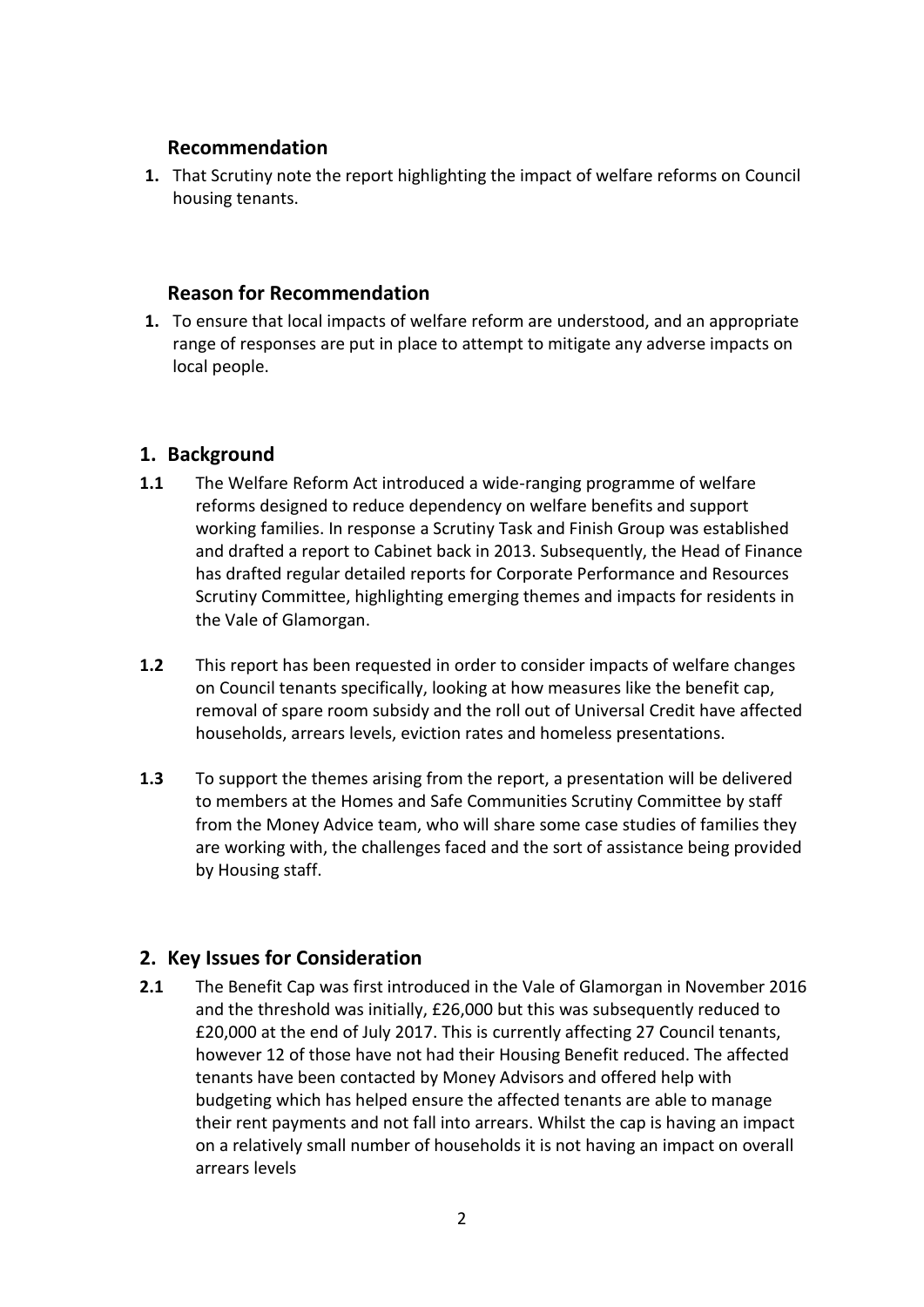- **2.2** The removal of Spare Room Subsidy also referred to as the 'Bedroom Tax' is currently affecting 312 Council tenants, with 242 households having their Housing benefit entitlement reduced by 14% and 70 households experiencing a 25% reduction (as they are under-occupying by more than 1 bedroom). The affected tenants have been offered assistance with budgeting, downsizing options and applications for Discretionary Housing Payments (DHP) which have proved effective in terms of mitigating the impact of the changes on households and arrears.
- **2.3** The introduction of Universal Credit (UC) is having a significant impact on Council tenants and rental income levels to the Council. UC claims are made on-line and paid monthly in arrears directly into tenants' bank accounts. This is a major change for a lot of tenants who did not use the internet or have email accounts previously and for people who used cash rather than a current account from a bank or building society - to manage their money. The other major change was the default position for the housing cost element of UC to be paid directly to the tenant rather than sent to their landlord.
- **2.4** To date 543 tenants are in receipt of UC and the combined rent arrears of those tenants is £203,295. This average arrear per tenant of £490 (tenants in arrears only) is significantly higher than tenants who are in receipt of HB, whose average arrears are £150.
- **2.5** The rent arrears for UC claimants is therefore driving up overall rent arrears. The table below shows the total rent arrears for current tenants over the last three years. As more tenants are migrated across to UC, it is anticipated that arrears will continue to increase. Forecasts prepared as part of the Housing business planning process have been tweaked to take account of this trend and it is anticipated that bad debt could eventually rise to 6% of income.

|                     | Dec 17  | Dec 18  | <b>Dec 19</b> |
|---------------------|---------|---------|---------------|
| Current arrears (£) | 161,159 | 213,198 | 367,740       |
| %                   | 0.82    | 1.04    | 1.73          |

- **2.6** There is evidence from claimants who went onto UC previously that rent arrears plateau as tenants become more adept at managing their money and get used to making regular monthly payments to cover their rent. This is borne out by the results of studies of pilot organisations who were early adopters of Universal Credit - who report that overall arrears are now fairly static albeit at a higher level than prior to the changes.
- **2.7** The impacts of UC are being managed by the Council and whilst there are a range of interventions and actions being employed by the Housing Income team, it is not translating into an increased number of evictions. These remain steady with 11 evictions taking place in the last financial year.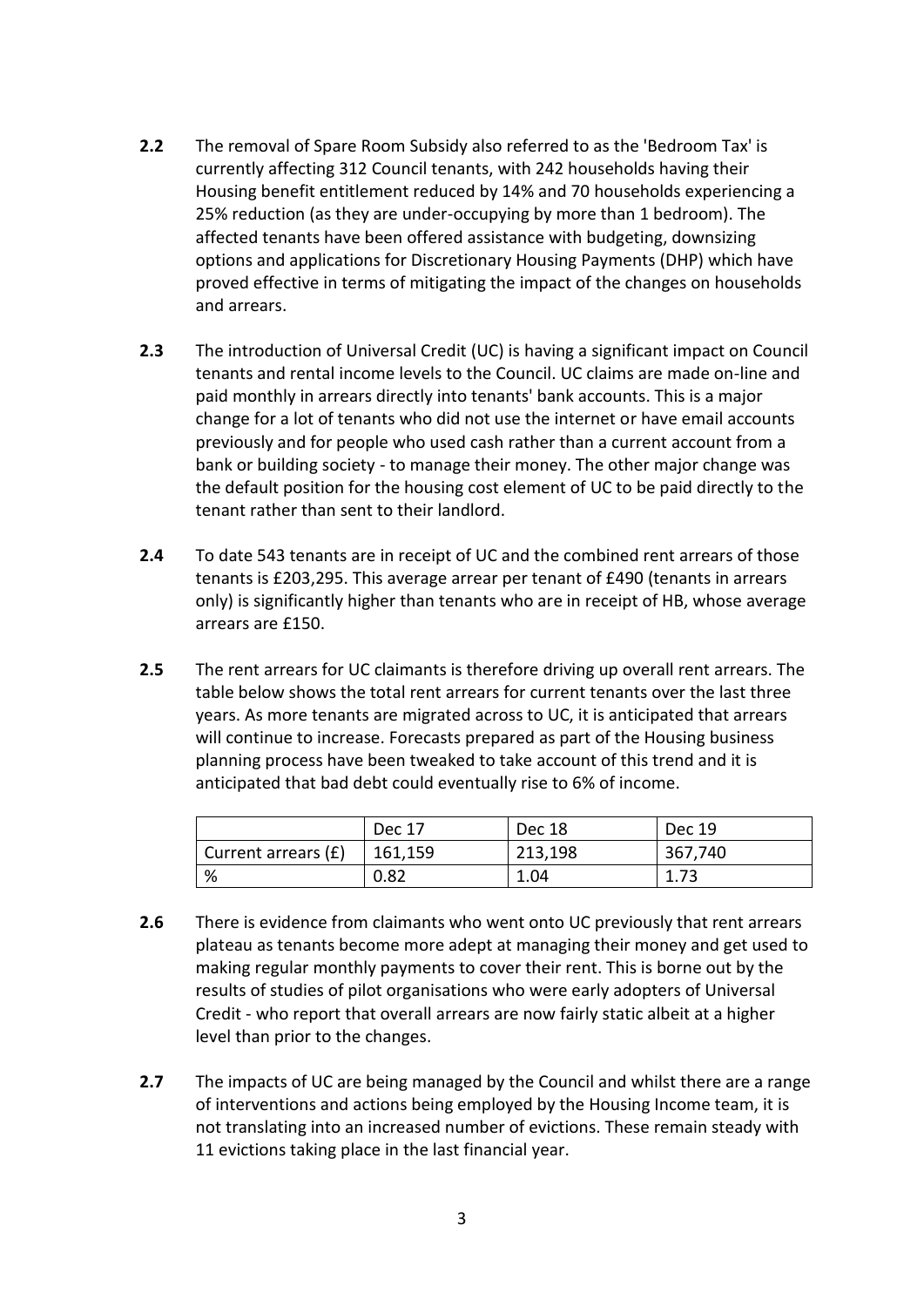Impacts on Council tenants

- **2.8** The changes have resulted in a considerable impact on tenants. The switch to online claims has required claimants to improve their 'digital' skills and ensure they are able to access the internet in order to complete their employment journal, update details, respond to emails from the DWP etc. A range of interventions have assisted, including digital drop in sessions run from Community buildings across the Vale, access to computers in public locations including Job Centres, Libraries etc. There has also been 1-1 support and assistance available via the Council initially and then by Citizens Advice Bureau (CAB), funded by the DWP in order to improve digital literacy. Coupled with the increased use of smart phones, tablets and digital devices - this may have mitigated some of the negative impact of the changes on individuals, however there are still instances when claimants are not able to maintain their claims due to lack of digital skills or access to ICT.
- **2.9** The waiting period for UC claims has now been discontinued and it is possible for all claimants to request 'advance' payments. These payments ensure individuals do not have to be left without any money at the start of their claim period, however the fact advances are recovered from subsequent payments over a twelve-month period means claimants receive lower payments thereafter (up to 30% less). There has also been an issue where some tenants do not realise their advance payment includes their housing costs which they have not paid towards their rent, leaving rent arrears to build up.
- **2.10** Direct payments to claimants are a significant change for many UC claimants who are expected to take more responsibility for managing their income and making appropriate payments. The promotion of greater financial responsibility prepares people for work and encourages claimants to take more ownership of their finances, however this has proved a big step for some people. Some tenants who are under severe financial pressure and often have existing debts, face tough choices about how to prioritise their money. In some instances, tenants fail to realise rent is a priority debt.
- **2.11** There is a requirement to have a bank account to receive UC payments. Initially there was concern that many people did not have current accounts and there could be difficulties opening accounts e.g. if they were not promoted properly by banks or if tenants did not have the required identification needed. There was also confusion regarding post office accounts, which many people believed to be current accounts, but are not. Feedback from front line Officers however has indicated that lack of a bank account is rarely an issue and assistance provided means that tenants are able to open an account relatively easily.
- **2.12** There has been a reduction in the volume of applications for the Council Tax Reduction Scheme and there appears to be an issue with UC claimants. This is likely to be because claimants do not realise, they are required to make a separate application to the Council for Council Tax Reduction. The Welsh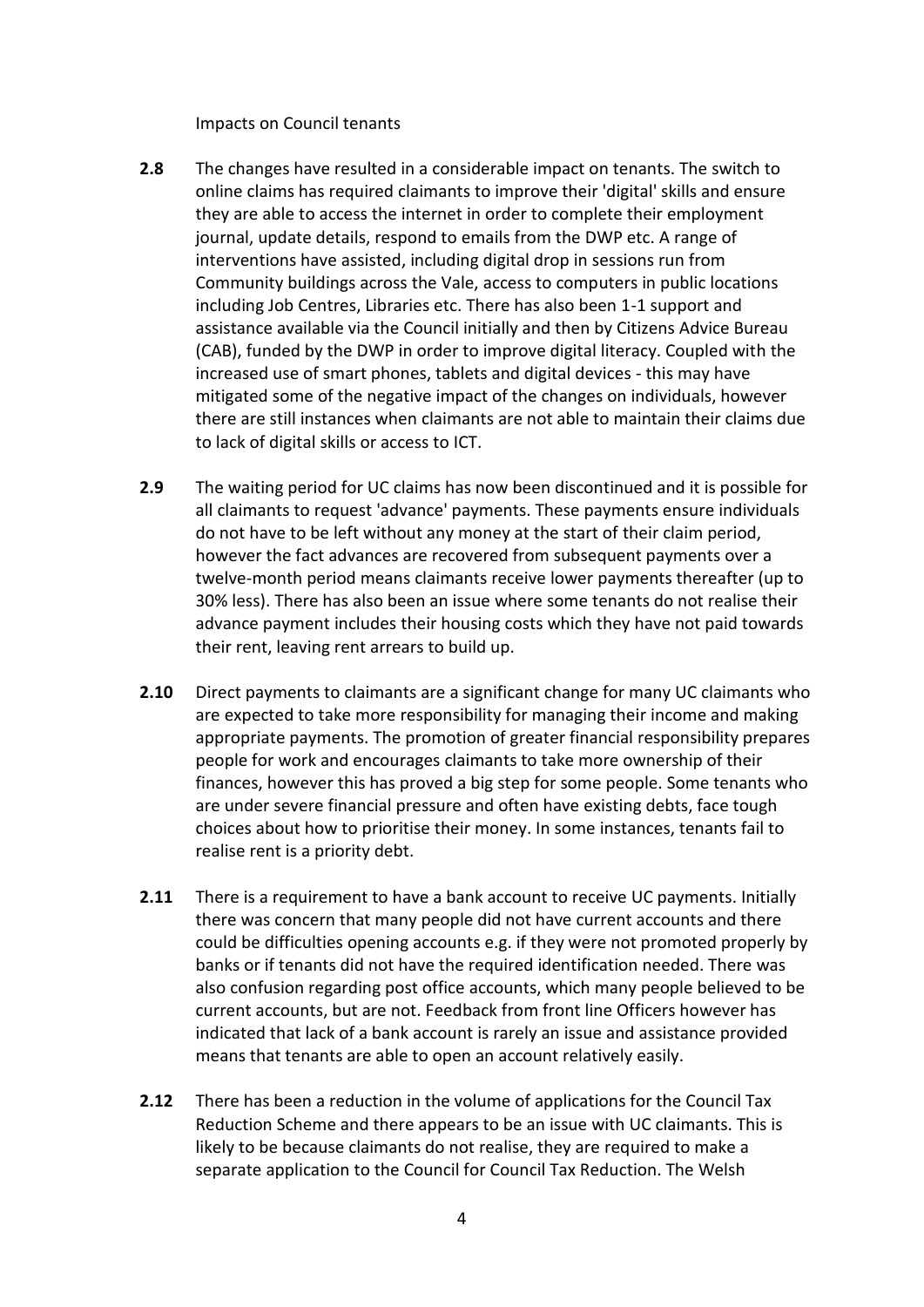Government has recently commissioned research into the issue and a detailed report has just been published. The report's findings will now be considered in more detail by Welsh Government in order to inform the next stages of research and policy development.

- **2.13** Feedback received indicates that very few tenants are being sanctioned by the DWP (for non-engagement or failure to fulfil the claimant's commitments). This is positive and means that vulnerable people are not having their payments reduced or stopped and a range of interventions and support is being put in place.
- **2.14** The Money Advisors working within Housing Income team provide essential assistance and advice to Council tenants, helping households to maximise their income and budget carefully. Over the last year the Money Advisors made 824 home visits and helped tenants secure £223,433 in additional income. This came from a variety of sources including written off debt, additional benefits, backdates, grants/loans and preferential tariffs for utilities. All new tenants receive an appointment with a Money Advisor prior to moving in and referrals are offered when people fall behind with their rent. Assistance can also be provided at short notice, helping to address crisis situations and assisting households to sustain their tenancies.
- **2.15** In addition, if ongoing housing related support is required to assist a tenant to maintain their tenancy, this can be provided through the Council's Supporting People Team.

Impacts on the Council

- **2.16** The increase in rent arrears has an effect on the Councils ability to deliver services to Council tenants. Less than a quarter of tenants in receipt of benefits have already migrated onto Universal Credit but the rent arrears have almost doubled. The debt currently owed by the 543 UC claimants is roughly equal with the total rent arrears figure prior to UC being introduced. This financial impact is likely to worsen as more tenants migrate across to UC.
- **2.17** The Housing Business Plan assumptions take into account the likelihood of increased rent arrears and the impacts will be monitored closely, however it is likely that the increased bad debt provision necessary will have an impact on the range and type of housing services provided in future.
- **2.18** The introduction of UC has also had a significant impact on the workload of the Housing Income team. Rent arrears have increased but also the number of tenants in arrears. This means that Officer case load has grown significantly as individual rent accounts are monitored weekly. In response a number of measures have been adopted to increase automation and promote smarter working. An example of this is an automatic email send to tenants the day they receive their UC payment, which prompts them to pay the rent. Since all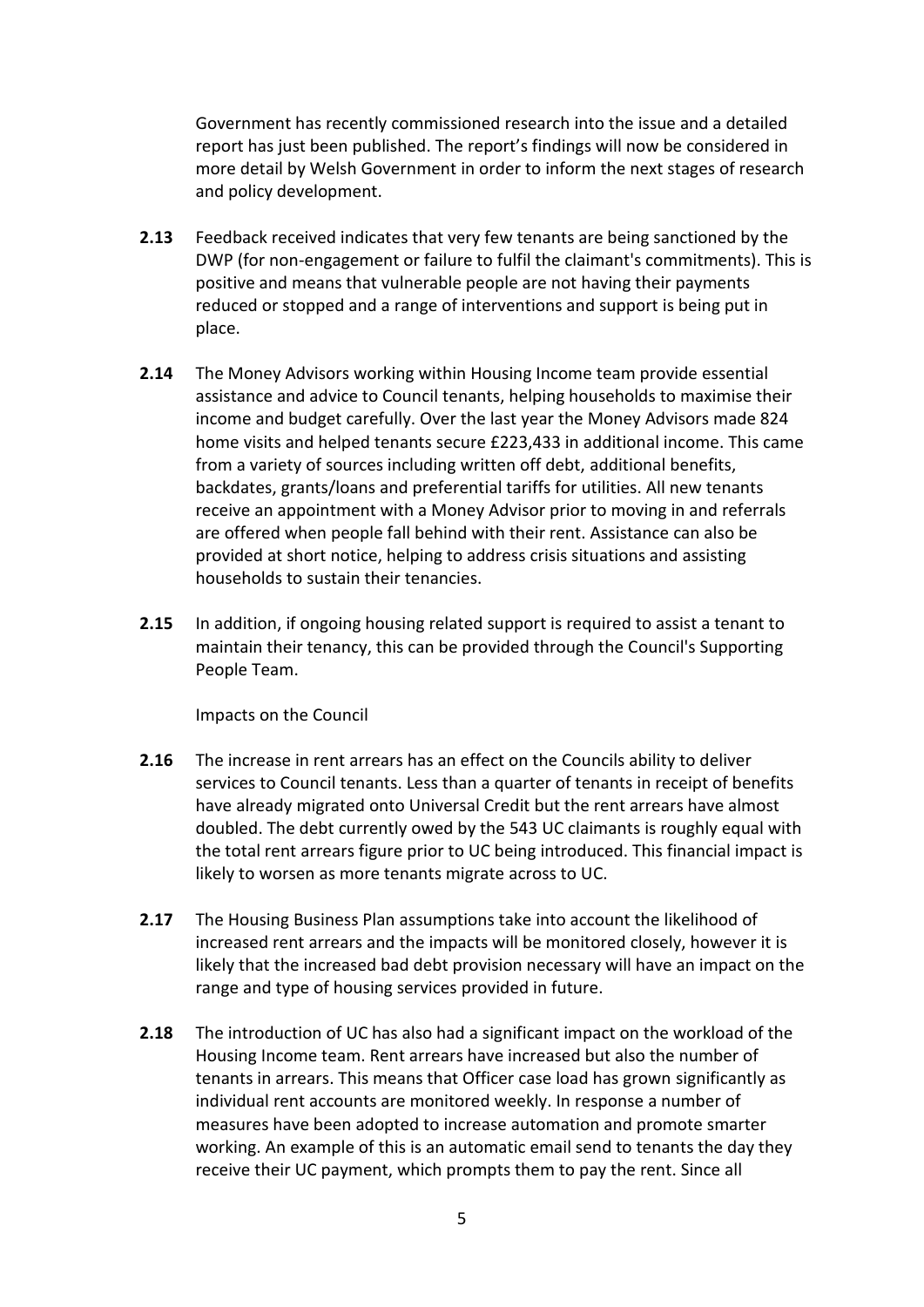claimants have different payment dates, emails are sent out most days and require no staff intervention. Team Managers will continue to review the functionality of the Rents Software to introduce more automation and cut down the need for manual actions required by staff.

- **2.19** Managed payments are requested for tenants who are vulnerable or at risk; this means the housing costs can be paid directly to the landlord. These are also referred to as alternative payments arrangements (APA's). APA's are in place for around 20% of tenants currently receiving UC and minimise the possibility for rent arrears to increase. There are some issues for the Council in dealing with APA's which relate to the way they are administered by the DWP. The monthly APA for each tenant is currently paid to the Council 4 weekly on one schedule which means there can be a delay in the Council receiving payments (even though claimants have already had the rent element deducted from their benefit) and also skipped payments (as the monthly payments are received 4 weekly). This makes it difficult to give accurate rent balances to tenants and makes the task of monitoring individual rent accounts more complex.
- **2.20** There are plans to change the way the managed payments are made so monthly payments are sent to the landlord at the same time as tenants receive their money. This will resolve both of the issues identified in the previous paragraph. Pilot testing is currently being undertaken by the DWP and a start date is expected shortly.

# **3. How do proposals evidence the Five Ways of Working and contribute to our Well-being Objectives?**

#### Long term

**3.1** The Council is continuing to support individuals and families to maintain their homes, to receive financial support that is due to them, and help people remain within their communities.

#### Prevention

**3.2** The need to protect tenants and minimise tenancy failure is a key part of the Housing Service Plan. As a consequence, a significant amount of resources is put on early intervention and money advice - to ensure arrears do not build up and tenancies out at risk.

#### Integration

**3.3** The support for residents impacted by Welfare Reform changes is being achieved by services across the Council working together to ensure that assistance is targeted to areas where it is most needed.